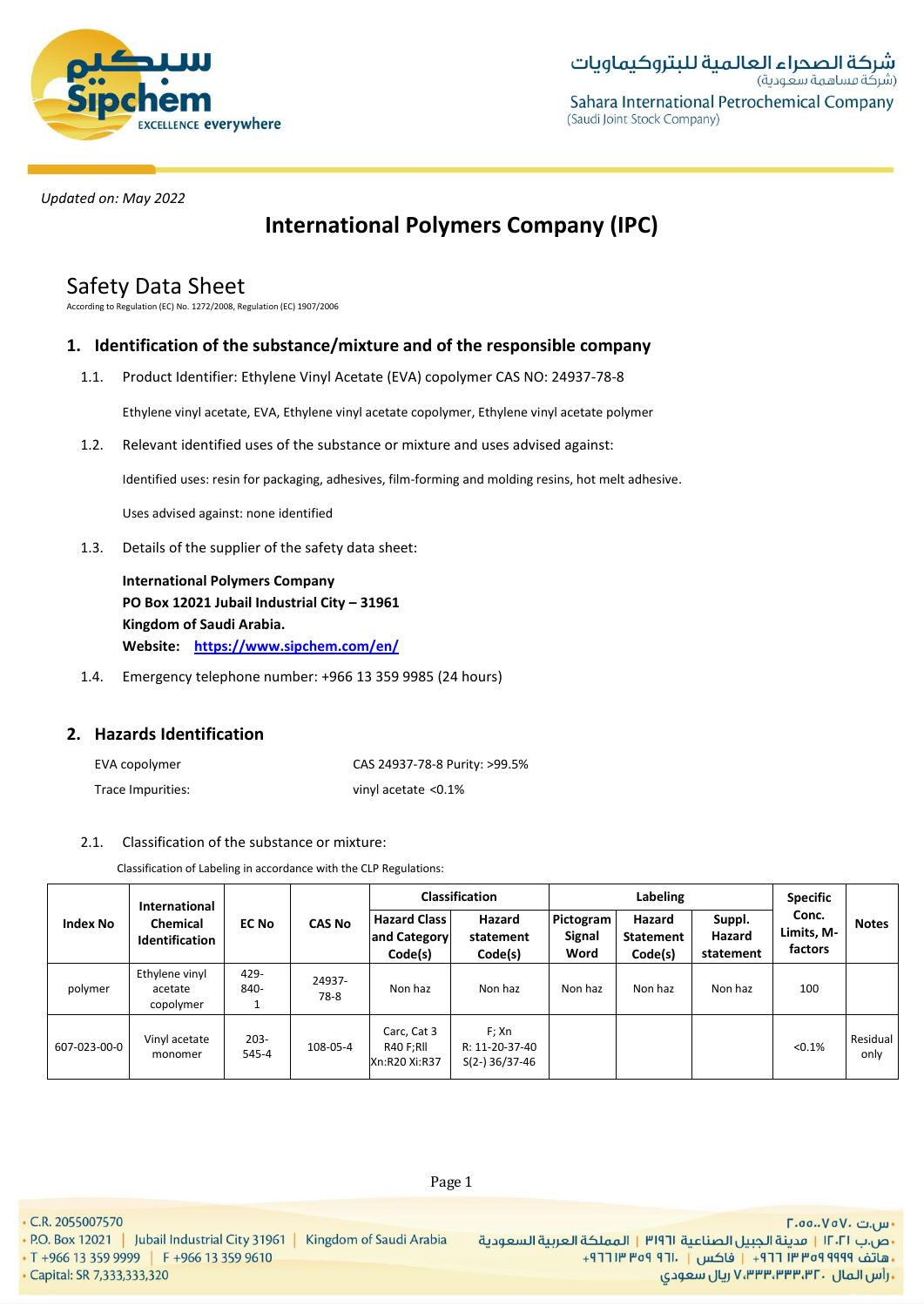

**Classification according to Regulation 1272/2008/EC (CLP) Basis for Classification** This substance is classified based on Directive 1272/2008/EC and its amendments (CLP Regulation, GHS)

### **Ethylene Vinyl Acetate (EVA) Copolymer CAS NO: 24937-78-8**

**Symbol(s)**: Not required, nonhazardous polymer

**Signal Word**: None

### **SAFETY DATA SHEET**

#### **Emergency overview:**

May form combustible dust-air mixtures. Avoid skin contact. Avoid inhalation of hot resin fumes and vapors.

| Potential chronic health effects: |                                            |
|-----------------------------------|--------------------------------------------|
| <b>CARCINOGENIC EFFECTS:</b>      | No carcinogenic effects reported           |
| <b>MUTAGENIC EFFECTS:</b>         | No mutatenic effects reported              |
| <b>REPRODUCTION TOXICITY:</b>     | No reproductive toxicity effects reported. |

#### **See Section 11 and 12 for additional data on vinyl acetate monomer.**

- 2.2. Label: See table above.
- 2.3. Other hazards: None known.

# **3. Composition/information on ingredients**

Formula Polymer: --(C2H4)n—(C4H6O2)m- - CAS-No. 24937-78-8 EC-No. ---- Mol Wt. varies, % VAM copolymer ranges from 4-22%

## **4. First Aid Measures**

4.1. Description of first aid measures

Eye Contact: The product is an inert solid. Treat as for any foreign object in eye. Check for and remove any contact lenses. Immediately flush eyes with plenty of water for at least 15 minutes, occasionally lifting the upper and lower eyelids. Get medical attention immediately if eyes are irritated.

Skin Contact: First aid is normally not required. For contact with hot products, immediately flush skin with plenty of cold water for at least 15 minutes to dissipate heat. Remove contaminated clothing and shoes. Treat as for skin burns. Get medical attention.

Inhalation: For exposure to dusts, vapors and/or aerosols formed at elevated temperatures, move exposed person to fresh air. If not breathing, if breathing is irregular or if respiratory arrest occurs, provide artificial respiration or oxygen by trained personnel. Loosen tight clothing such as a collar, tie, belt or waistband. Get medical attention immediately.

Ingestion: Not a likely route of exposure. Wash out mouth and water. Do not induce vomiting unless directed to do so by medical personnel. Never give anything by mouth to an unconscious person. Get medical attention.

#### 4.2. Most important symptoms and effects, both acute and delayed:

Skin and eye burns from molten product. Skin and eye irritation from product dusts. Irritated respiratory tract from dust inhalation.

Page 2

• C.R. 2055007570

· Capital: SR 7,333,333,320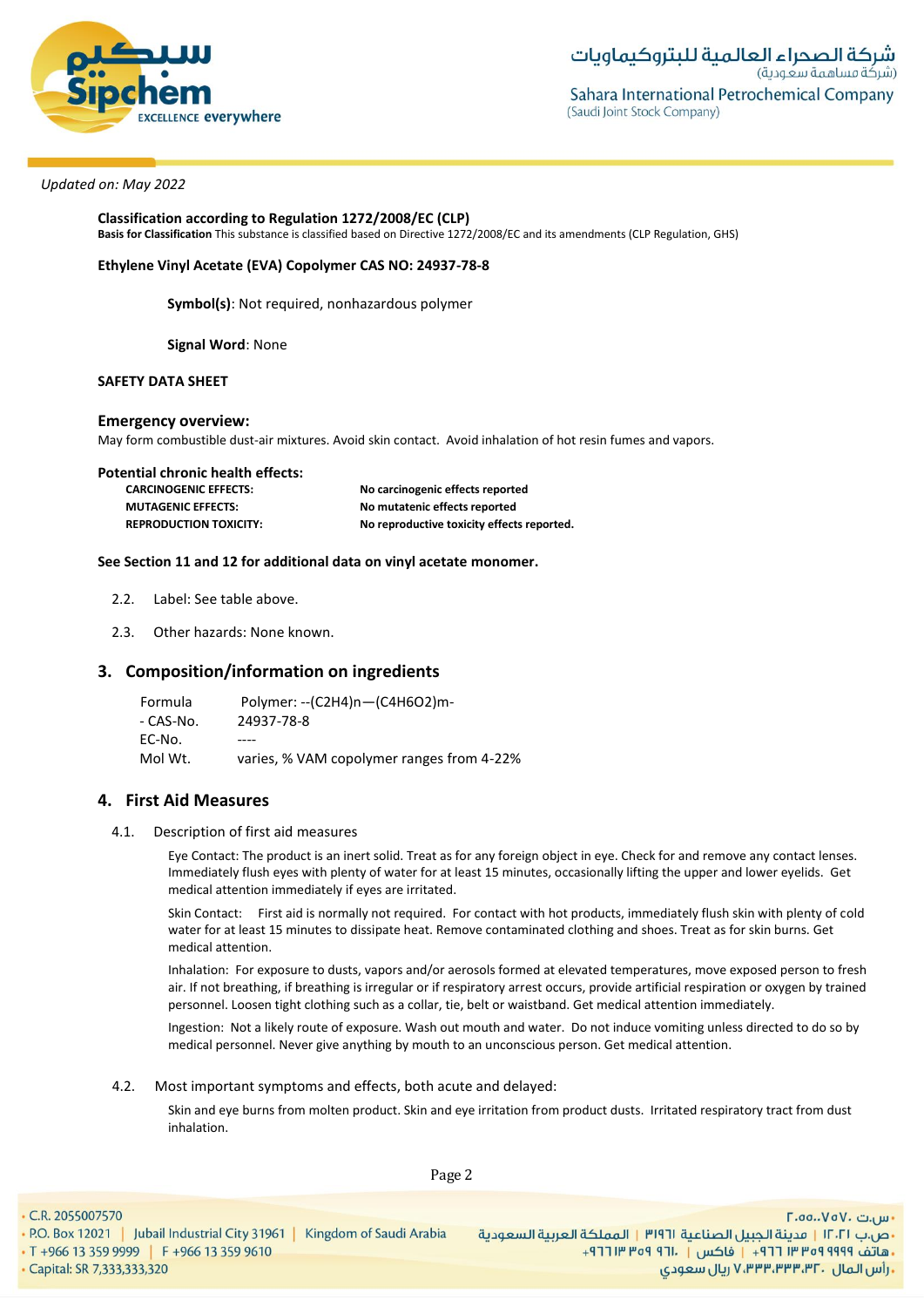

4.3. Indication of immediate medical attention and special treatment needed: Treat symptomatically and supportively.

# **5. Firefighting measures**

5.1. Extinguishing media

| Suitable extinauishina media:   | Water spray (fog), dry chemical, CO2, foams |
|---------------------------------|---------------------------------------------|
| Unsuitable extinguishing media: | Do no use a water jet.                      |

5.2. Special hazards arising from the substance or mixture:

Dusts may form explosive dust-air mixtures. Acetic acid and or vinyl acetate may be released at elevated temperatures or in a fire.

5.3. Advice for fire fighters:

*Special protective equipment for fire fighters:* Fire fighters should wear appropriate protective equipment and selfcontained breathing apparatus (SCBA) with a full face-piece operated in positive pressure mode. Prevent mixing with alkali and amines materials.

*Further information:* Promptly isolate the scene by removing all persons from the vicinity of the incident if there is a fire. No action shall be taken involving an personal risk or without suitable training. Move containers from fire area if this can be done without risk. Use water spray to keep fire-exposed containers cool. Do not allow fire extinguishing water to contaminate surface or groundwater systems.

# **6. Accidental release measures**

6.1. Personal precautions, protective equipment and emergency procedures:

*Advice for non-emergency personnel*: Evacuate the danger zone; follow emergency precautions. Secure emergency assistance immediately. Avoid contact with the material; do not breath dusts. If possible, provide additional ventilation.

*Advice for emergency responders*: Do not take action without proper training and emergency equipment. See Section 8 for additional information. Evacuate surrounding areas. Eliminate all ignition sources including flares and all open flames. Avoid all contact with spilled material. Maintain adequate ventilation and wear appropriate respiratory protection.

6.2. Environmental precautions:

Avoid dispersal of spilled material, runoff and contact with soil, waterways, drains and sewers. Inform the relevant authorities if the product has caused environmental pollution (sewers, waterways, soil or air).

6.3. Methods and materials for containment:

Stop spill if without risk. Move containers from spill area. Approach release from upwind. Prevent entry into sewers, surface waters, basements or confined areas. Wash spillage into effluent treatment plant. Contain and collect spillage using appropriate personal protective equipment. Chemical-resistant, impervious gloves complying with an approved standard should be worn at all times when handing chemical products or if a risk assessment indicates this is necessary. Collect and contain spillage with non-combustible, absorbent material (e.g. sand, earth, vermiculite or diatomaceous earth) and place in a container for disposal according to local regulations. Use spark-proof tools and explosion proof equipment if flammable gasses, liquids or vapors are present in the spill area. Contaminated absorbent material may pose the same hazard(s) as the spilled product.

6.4. Reference to other sections:

See disposal instruction 13 and exposure controls Section 8.

Page 3

- C.R. 2055007570
-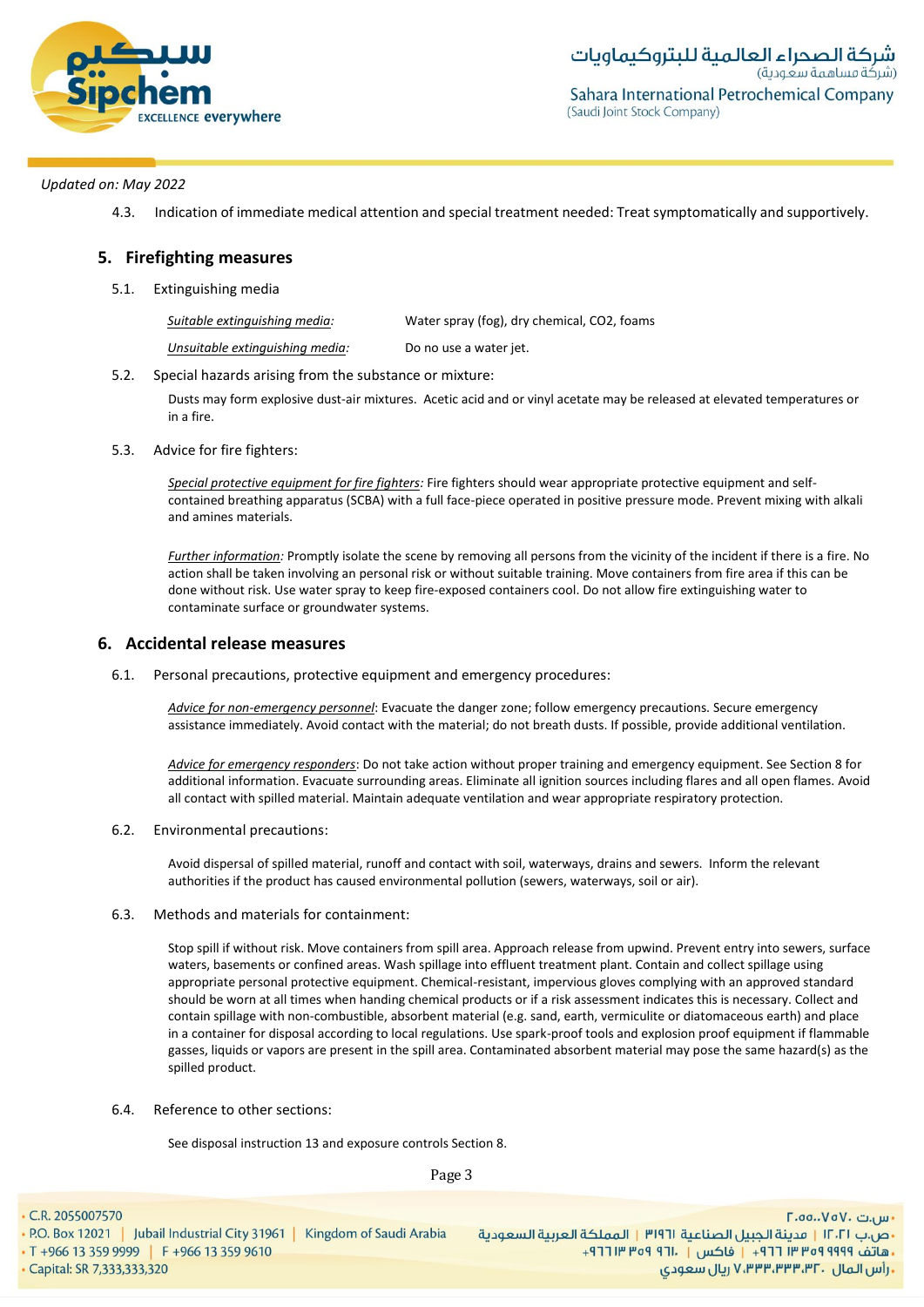

# **7. Handling and storage**

7.1. Precautions for safe handling:

Observe all label precautions. Use appropriate personal protective equipment (see section 8). Eating, drinking and smoking should be prohibited in areas where this material is handled, stored and processed. Workers should wash hands and face before eating, drinking and smoking. Do not get in eyes or on skin or clothing. Do not ingest. Avoid breathing vapor or mist. Use only with adequate ventilation. Wear appropriate respirator when ventilation is inadequate. Do not enter storage areas and confined spaces unless adequately ventilated. Keep in the original container or an approved alternative made from a compatible material, kept tightly closed when not in use. Store and use away from heat, sparks, open flame or any other ignition source. To avoid fire or explosion, dissipate static electricity during transfer by grounding and bonding containers and equipment before transferring material.

*Advice on protection against fire and explosion:* Keep away from flames and sources of ignition – including static.

7.2. Conditions for safe storage, including any incompatibilities:

Store in accordance with local regulations. Store in a segregated and approved area. Store in original or bulk storage container protected from direct sunlight in a dry, cool and well-ventilated area, away from incompatible materials (see section 10) and food and drink. Eliminate all ignition sources. Separate from oxidizing materials, amines and alkalis.

Bulk storage should be in approved vessels, preferably steel that is grounded and vented Keep use containers tightly closed and sealed until ready for use. Containers that have been opened must be carefully resealed and kept upright to prevent leakage. Do not store in unlabeled containers. Use appropriate containment to avoid environmental contamination.

7.3. Specific end uses:

No other additional special end uses are anticipated.

# **8. Exposure controls/personal protection**

8.1. Control parameters:

Personal, workplace or environmental monitoring may be necessary to ensure exposures are below recommended and legal limits.

#### Exposure limits:

**ACGIH, NIOSH, OSHA (US), Mexico, and EU** have not developed specific exposure limits for EVA compolymer. Nuisance dust exposure limits are 10mg/m3 and 3 mg/m3 for respirable particles (8 hr TWA). Use recommended safe handling practices to minimize unnecessary exposure.

#### **Exposure Limits for Chemicals which may be generated during processing**

During processing residual vinyl acetate may be released into the work environment. Maintain ventilation to ensure exposure limits are below 10 ppm TWA 8 hr and 15 ppm STEL 15 min (US); 5 ppm TWA and 10 ppm (EU). Vinyl acetate is classified as A3 carcinogen (animals).

8.2. Exposure controls:

Engineering measures: Use only with adequate ventilation. Use process enclosures, local exhaust ventilation or other engineering controls to keep worker exposure to airborne contaminants below any recommended or statutory limits. The engineering controls also need to keep gas, vapor or dust concentrations below any lower explosive limits.

Individual protection measures:

*Hygiene measures:* Wash hands, forearms and face thoroughly after handling chemical products, before eating, smoking

Page 4

• C.R. 2055007570 - ص.ب IT، السعردية الجبيل الصناعية 1911 | المملكة العربية السعودية | 1961 P.O. Box 12021 | Jubail Industrial City 31961 | Kingdom of Saudi Arabia<br>- هاتف 1999 Pre 13 359 9999 | F +966 13 359 9610 . [19] Tre of 911. [19] 19 • Capital: SR 7,333,333,320

- س.ت ۷۵۷۰، ۲.۵۵.۰۷۵ **. رأس المال ۷٬۳۳۳٬۳۳۳٬۳۲۰ ریال سعودی**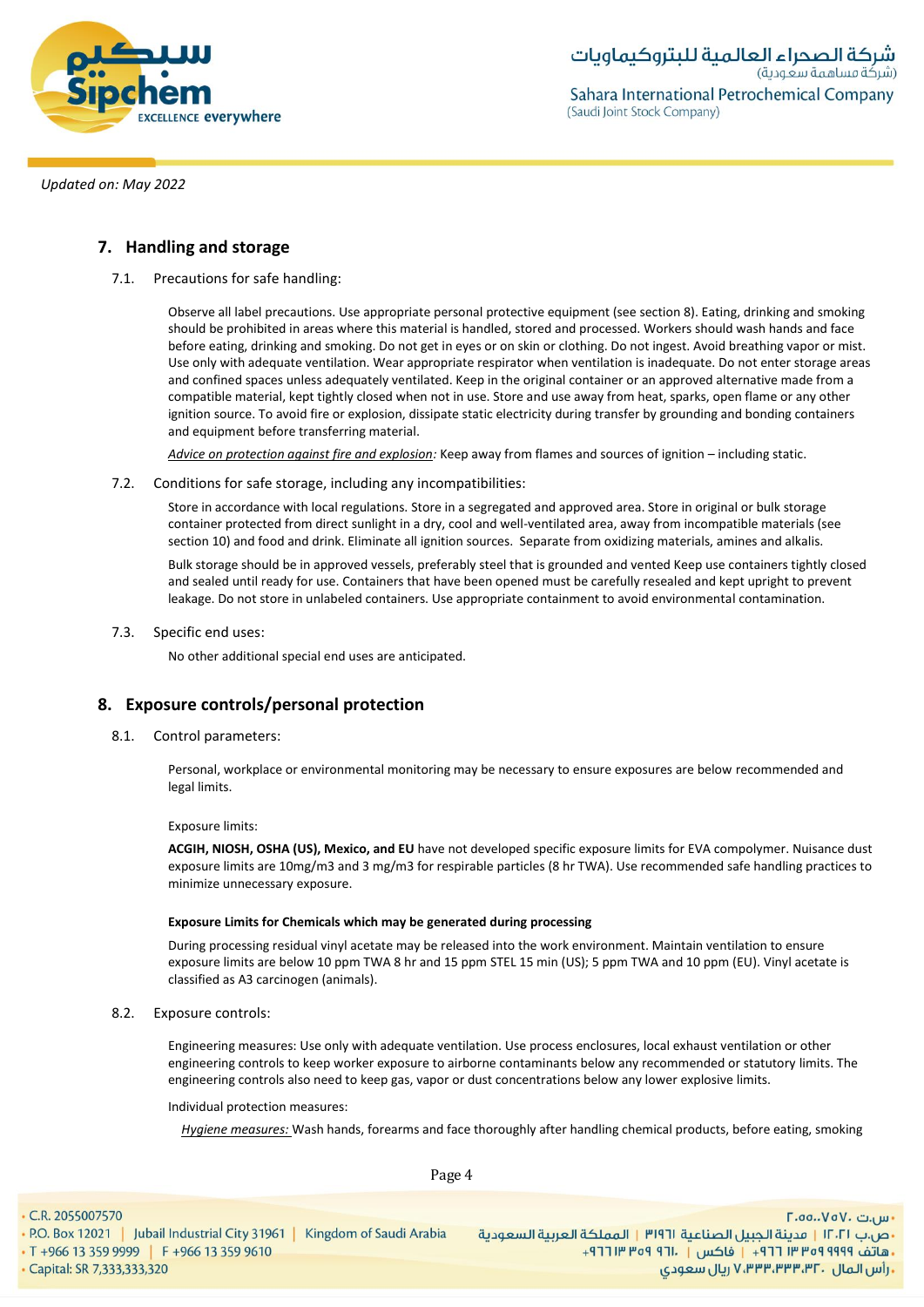

and using the lavatory and at the end of the working period. Appropriate techniques should be used to remove potentially contaminated clothing. Discard contaminated clothing or wash thoroughly before reusing. Ensure that eyewash stations and safety showers are close to the workstation location*.*

*Eye/face protection:* Safety eyewear complying with an approved standard should be used when a risk assessment indicates this is necessary to avoid exposure to product dusts, liquid splashes or mists. Goggles should be worn where eye contact is possible.

*Hand protection:* Chemical-resistant, impervious gloves complying with an approved standard should be worn at all times when handling chemical products if a risk assessment indicates this is required.

*Glove material:* cotton or plastic (thermal resistant) Glove thickness: 0.7 mm or thicker Break through time: > 240 minutes

*Other protective equipment:* Flame retardant antistatic protective clothing may be required if used in areas where flammables are processed.

*Respiratory protection:* A properly fitted air purifying respirator or air supply respirator should be worn if a risk assessment indicates that respiratory protection is necessary. Respirator selection must be based upon known or measured levels of exposure.

*Environmental exposure controls:* Ventilation and engineering controls to protect workers and ventilate work area to at or below recommended employee exposure levels. Technical measures are preferred over use of personal protective equipment. Environmental controls, such as scrubber or thermal oxidizer may be required to prevent process releases to the atmosphere. Do not empty or flush into drains.

# **9. Physical and chemical properties**

9.1. Information on basic physical and chemical properties:

| <b>Physical State:</b> Solid, wax like               | <b>Appearance:</b> white (off-white, clear or pigmented) |  |
|------------------------------------------------------|----------------------------------------------------------|--|
| <b>Color:</b> clear, opaque, off-white               | <b>Physical Form:</b> solid pellets, chubs               |  |
| <b>Odor:</b> faint odor                              | <b>Odor Threshold: Not available</b>                     |  |
| <b>Texture:</b> wax like solid                       | <b>pH</b> : not applicable                               |  |
| Melting Point: 80-120 °C                             | Boiling Point: 228 °C                                    |  |
| <b>Evaporation Rate: not applicable</b>              | <b>Flash Point: &gt;340 °C estimated</b>                 |  |
| <b>LEL:</b> not applicable                           | <b>OSHA Flammability Class: not applicable</b>           |  |
| UEL: not applicable                                  | <b>Autoignition: Not available</b>                       |  |
| Vapor Pressure: Not applicable                       | Vapor Density (air = 1): Not applicable                  |  |
| <b>Density: Not available</b>                        | Specific Gravity (water = $1$ ): 0.92-.95                |  |
| <b>Water Solubility:</b> insoluble                   | Coeff. Water/Oil Dist: Not available                     |  |
| Viscosity: not applicable                            | <b>Volatility: 0%</b>                                    |  |
| <b>Molecular Weight:</b> varies depending on product | Molecular Formula: -- (C2H4)n-(C4H6O2)m--                |  |

#### **Solvent Solubility**

Soluble: slightly soluble hydrocarbon solvents.

Page 5

• C.R. 2055007570

- 
- · Capital: SR 7,333,333,320

- س.ت ۷۵۷۰، ۲.۵۵.۰۷۵ - ص.ب IT، السعادة الجبيل الصناعية الـ 191٣ | المملكة العربية السعودية السعودة العربية السعودة العربية السعودية<br>- هاتف 1919 1949 11 11+ | فاكس | .11+ 1964 19 11+ 1966 13 159 9610 11+ 10+ 1966 13 159 9999 15+ 1966 13 359 19 ريال سعودي, ۷٬۳۳۳٬۳۳۳٬۳۲۰ ريال سعودي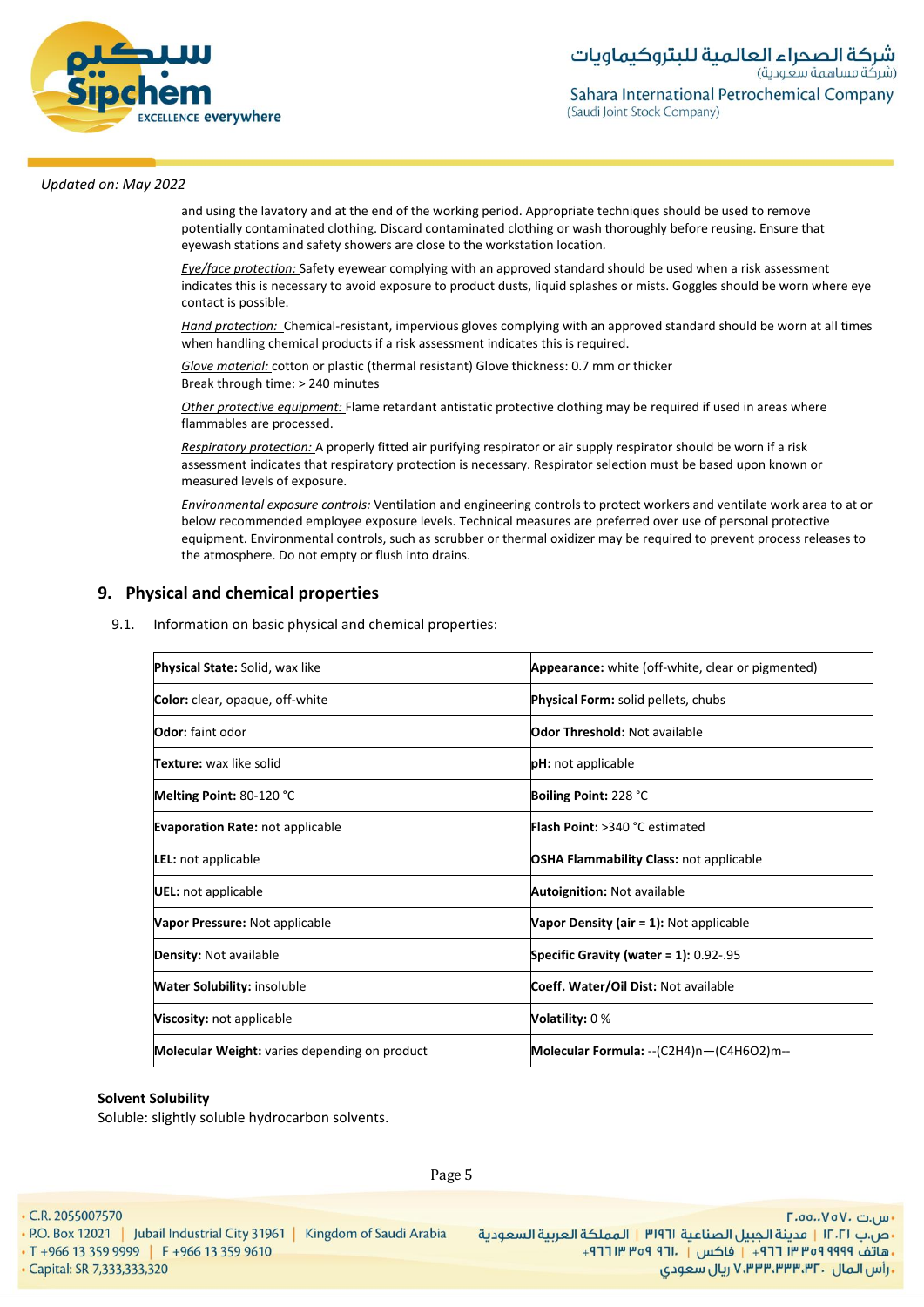

# **10. Stability and reactivity**

10.1. Reactivity:

No hazardous reactivity.

- 10.2. Chemical stability: Stable at normal temperatures and pressure
- 10.3. Possibility of hazardous reactions: Does not react at normal processing temperatures.
- 10.4. Conditions to avoid: Avoid dust-air mixtures, static generation. Avoid contact with incompatible materials
- 10.5. Incompatible materials: Avoid strong oxidizing materials.
- 10.6. Hazardous decomposition products: Thermal decomposition will yield oxides of carbon and/or acetic acid and vinyl acetate.

# **11. Toxicological information**

11.1. Information on toxicological effects:

| Acute oral toxicity LD50 rat:                       | Non toxic                |
|-----------------------------------------------------|--------------------------|
| Dermal LD50 rabbit:                                 | No skin irritation       |
| Acute inhalation toxicity:                          | No data available        |
| Skin irritation:                                    | Non irritating           |
| Eye irritation (rabbit):                            | No eye irritation        |
| Sensitization (guinea pig):                         | No data available        |
| <b>Genotoxicity and Reproductive Effects:</b>       | No data available        |
| Ames test:                                          | No data available        |
| Specific target organ toxicity - single exposure:   | No data available.       |
| Specific target organ toxicity - repeated exposure: | No data available.       |
| Aspiration hazard:                                  | No information available |
|                                                     |                          |

## 11.2. Additional information:

No additional information.

Further data: Handle using good occupational and environmental health practices.

#### • C.R. 2055007570

• Capital: SR 7,333,333,320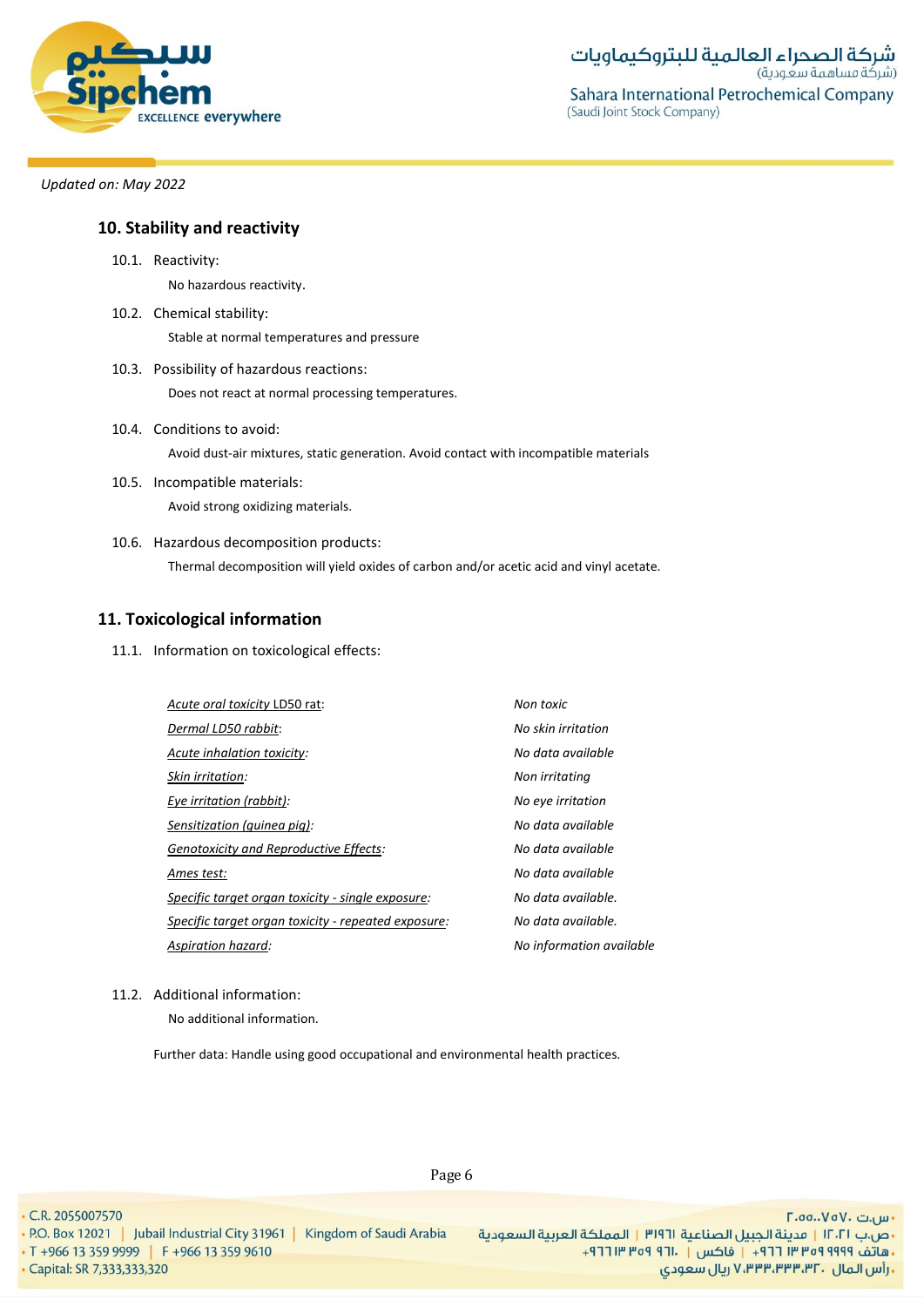

# **12. Ecological information**

12.1. Toxicity

| Toxicity in fish LC50:                                                       | No data available No |
|------------------------------------------------------------------------------|----------------------|
| Toxicity to daphnia and other aquatic invertebrates: Toxicity data available |                      |
| to algae                                                                     | No data available    |
| 12.2. Persistence and degradability:                                         |                      |
| No data available                                                            |                      |
| 12.3. Bio accumulative potential:                                            |                      |
| Bioaccumulation not expected.<br>12.4. Mobility in soil:                     |                      |
| No information available.                                                    |                      |
| 12.5. Results of PBT and vPvB assessment:                                    |                      |
| Assessment not available.                                                    |                      |
| 12.6. Other adverse effects:                                                 |                      |

No additional environmental adverse effects are known.

12.7. *Additional ecological information:* Do not allow product to enter surface waters, wastewater or soil.

## **13. Disposal considerations**

*Waste treatment methods:* The generation of waste should be avoided or minimized wherever possible. Empty containers or liners may retain some product residues. This material and its container must be disposed of in a safe way. Dispose of surplus and non-recyclable products via a licensed waste disposal contractor. Disposal of this product, solutions and any by-products should at all times comply with the requirements of environmental protection and waste disposal legislation and any regional local authority requirements. Avoid dispersal of spilled material and runoff and contact with soil, waterways, drains and sewers.

## **14. Transport Information**

The transport regulations are cited according to international and/or harmonized transport regulations. Possible national deviations and country specific requirements are not considered.

| <b>US DOT Information:</b> | No Classification assigned. |
|----------------------------|-----------------------------|
| <b>TDG Information:</b>    | No Classification assigned. |
| <b>ADR Information:</b>    | No Classification assigned. |
| <b>RID Information:</b>    | No Classification assigned. |
| <b>IATA Information:</b>   | No Classification assigned. |
| <b>ICAO Information:</b>   | No Classification assigned. |
| <b>IMDG Information:</b>   | No Classification assigned. |
|                            |                             |

## **15. Regulatory information**

15.1. Safety, health and environmental regulations/legislation specific for the substance or mixture:

U.S. Federal Regulations

Page 7

- C.R. 2055007570
	-

· Capital: SR 7,333,333,320

- س.ت ۷۵۷۰، ۲.۵۵.۰۷۵ - ص.ب IT، 1 | مدينة الجبيل الصناعية 1191 | المملكة العربية السعودية | P.O. Box 12021 | Jubail Industrial City 31961 | Kingdom of Saudi Arabia<br>- هاتف 1999 Pr +966 13 359 9999 | F +966 13 359 9610 ريال سعودي, ۷٬۳۳۳٬۳۳۳٬۳۲۰ ريال سعودي